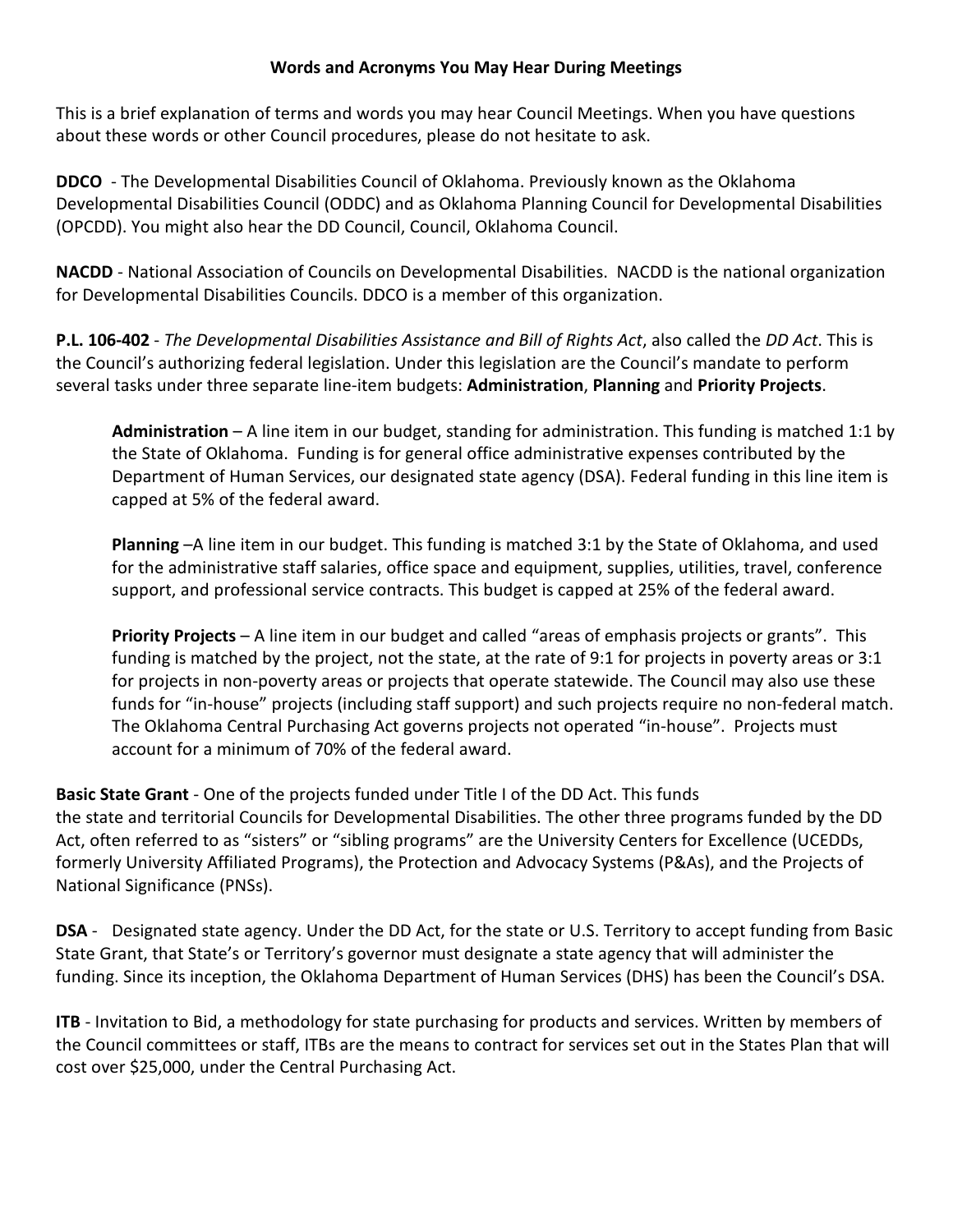**RFP** - Request for Proposals, a methodology for state purchasing for products and services. Written by members of the Council committees or staff, ITBs are the means to contract for services set out in the States Plan that will cost over \$25,000, under the Central Purchasing Act. RFPs are generally used for negotiated proposals, such as from mandatory state contract holders.

**OMES** - Previously the Department of Central Services. Under State Law, OMES is, among many other responsibilities in state government, the purchasing authority for everything from pencils to professional service contracts. When the Council needs to submit an ITB, RFP, or other purchasing contract/tool, it must be approved and rated by OMES. All state contracts are awarded by OMES.

**Award cycle** - At the beginning of each Federal Fiscal Year (FFY), the Oklahoma Council receives an annual award letter that tells the Council how much funding is available for the new FFY. The Council has two years to obligate this funding and three years (including the obligation period) to liquidate this federal funding. At any given time, the Council operates three FFYs simultaneously.

**Allocate** - Allocation is the process of assigning specific expenses of the Council to specific federal fiscal year grants. Expenses can be allocated or reallocated based on when expenses occurred and, if under contract, when contract was signed.

**Obligate** - For the Council, an obligation is more than an agreement; it is a signed contract. The Council has two years from the date of the federal award to obligate the funding awarded.

**Liquidate** - For the Council, a liquidation means an invoice to the Council has been approved and a check written by the Office of State Finance. Until a check is written, it is not a liquidation. The Council has three years from the date of a federal award to liquidate the funding awarded.

**FFY** - Federal Fiscal Year. The Council obligates and liquidates its annual federal allocation within the parameters of the federal fiscal years. FFY = October 1-September 30. If the abbreviation "FY" is used, the context should be checked, but likely Council staff would be referring to the federal fiscal year.

**SFY** - State Fiscal Year. State personnel will likely use the term "FY" to reference the state fiscal year. When FY is used, be sure to know whether the speaker means federal or state. The Council allocates payments and assigns contract payment within the parameters of the state fiscal years. SFY = July 1 - June 30.

**The Feds** - More correctly, the national staff of the U.S. Department of Health and Human services (DHHS). Specifically, the Council is under the Office of Intellectual and Developmental Disabilities (OIDD) of DHHS. More specifically, the Council falls under the Administration for Community Living (ACL).

**OHS** - Oklahoma Human Services. DHS is the Council's designated state agency (DSA). Funding awarded to the Council is administered and recorded by DHS. Funding decisions and budget determinations are the sole responsibility of the Council; DHS provides only administrative checks and balances. The Council is currently advised by the DHS Office of Administration.

**DDS** - Developmental Disabilities Services. The division of DHS that was the former administrator of Council funding. This division provides the bulk of state services for persons with developmental disabilities.

**Contracts Unit** - Part of the DHS Office of Finance, this unit acts as the Councils liaison to DCS.